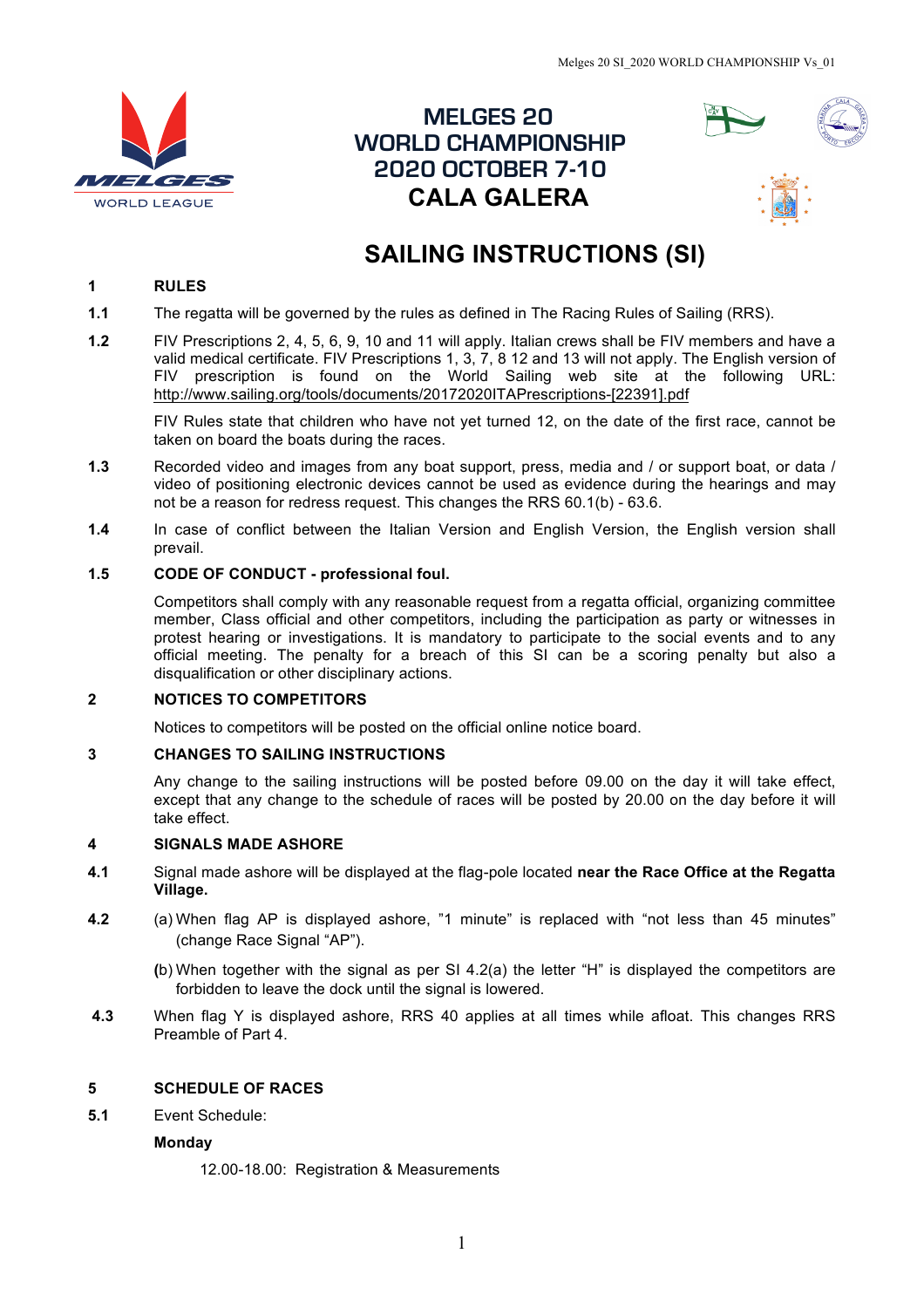## **Tuesday**

09.00-18.00: Registration & Measurements

#### **Wednesday**

11.00: Skipper briefing

13.00: First Warning Signal

## **Thursday**

Races

## **Friday**

Races

### **Saturday**

Races (No INITIAL Warning after 15.00)

**5.2** Number of races:

A maximum of **10 races** are planned. A maximum of 3 races are planned on each sailing day.

- **5.3** The scheduled time of warning signal for the first race of Day 1 is **13:00**.
- **5.4** Spare
- **5.5** On the last day of the regatta no warning signal will be made after **15.00**.

#### **6 CLASS FLAG**

Class Flag will be the "Melges World League" Flag.

## **7 RACING AREAS**

Races will be held in the water in front of the town hosting the event.

#### **8 THE COURSES**

**8.1** Course 1

Start - W - WO - Gate - W - WO - Finish (Downwind).

#### **8.2** Course 2

Start - WI - W - WI - Gate - WI - W - WI - Finish (Downwind).

The Race Committee will lay Mark W approximately 6 boat lengths to windward of Mark WI. Boats shall pass in order Marks WI, W and then WI to port before proceeding to the Gate. . In the event of a change of course under RRS 33, Mark WI will be set; in case the mark cannot be set, a Mark Boat will be displaying Mike flag without sound signal.

## **8.3** Course 3

Start - WI - W - WO - WI - Gate - WI - W - WO - WI - Finish (Downwind).

The Race Committee will lay Mark W approximately 6 boat lengths to windward of Mark WI. Boats shall pass in order Marks WI, W, WO and then WI to port before proceeding to the Gate. . In the event of a change of course under RRS 33, Mark WI will be set; in case the mark cannot be set, a Mark Boat will be displaying Mike flag without sound signal.

- **8.4** No later than the warning signal, the race committee signal boat will display the course number and the approximate compass bearing of the first leg.
- **8.5** Courses can be shortened provided that a shortened race has a minimum of 3 legs.

The legs described as follows are not legs for the purpose of SI 8.5:

W - WO; WI - W, W - WI, WO - WI.

This changes rule 32**.**

#### **8.6 Starting/Finishing Line**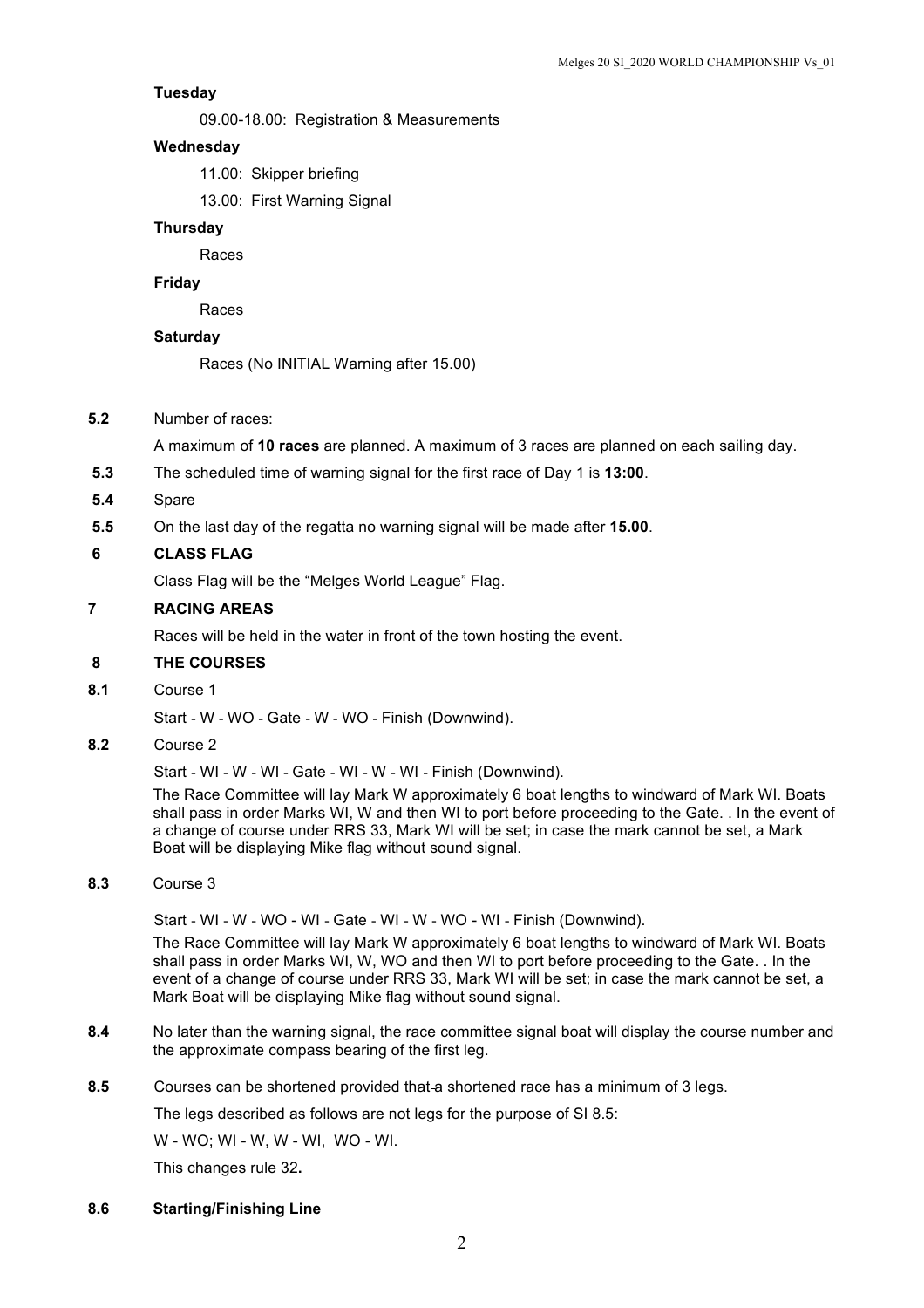- (a) The starting line will be a straight line between a staff displaying an orange flag on the RC starting boat and a staff displaying an orange flag on the RC pin-end vessel or the course side of a starting mark, as described in SI 9.4.
- (b) The finishing line will be a straight line between a staff displaying an orange flag on the RC boat and a staff displaying an orange flag on the RC pin-end vessel or the course side of a finishing mark, as described in SI 9.4.
- (c) A buoy may be attached to the RC boat anchor line just below keel depth. Boats shall not pass between this buoy and the RC boat at any time. This buoy is part of the RC boat ground tackle.

## **9 MARKS**

- **9.1** Marks W will be cylindrical inflatable **RED** buoy with HELLY HANSEN Logo.
- **9.2** Mark WI will be cylindrical inflatable **WHITE** buoy

Mark WO will be cylindrical inflatable **WHITE** buoy

- **9.3** Marks GS / GP will be cylindrical inflatable **ORANGE** buoy
- **9.4** The starting Mark will be cylindrical inflatable **RED** buoy with HELLY HANSEN Logo.

A finishing mark will be cylindrical inflatable **RED** buoy with HELLY HANSEN Logo.

- **9.5** All the marks, except the gate and the finishing mark, shall be left to port.
- **9.6 New mark WI** will be a WHITE cylindrical mark or a Mark Boat displaying Mike flag without sound signal.

New mark **W**, if the event described in SI 12.1 will take place, will be triangular inflatable YELLOW buoy.

New mark **WO**, if the event described in SI 12.1 will take place, will be cylindrical inflatable WHITE buoy

**9.7** A race committee boat signaling a change of a leg of the course is a mark as provided in SI 12.2.

## **10 AREAS THAT ARE OBSTRUCTIONS**

Sailing forbidden area will be notified on the Official Online Notice Board.

When these areas are notified, they will be considered "obstruction" as per definition & related application of RRS 19 & 20.

## **11 THE START**

- **11.1** Races will be started using RRS 26 with the warning signal made 5 minutes before the starting signal.
- **11.2** Spare
- **11.3** A boat starting later than 4 minutes after her starting signal will be scored DID NOT START without a hearing. This changes rule 35, A4 e A5.
- **11.4** The Race Committee may communicate by radio **VHF 69** individual and general recalls. In such case, bow numbers, sail numbers or boat names may be called out for their identification. Delay in the radio communication of these calls, or the order in which they are made, or any omission or failure in the emission or reception of these, shall not be grounds for a request for redress. This modifies RRS 60.1(b). This rule does not reduce, modify or exonerate each boat's responsibility to start in accordance with the RRS.
- **11.5** Spare
- **11.6** Boats to be scored BFD or UFD will be hailed as described in SI 11.4. If hailed, such boats shall remove themselves from the racecourse at the first reasonable opportunity. Failure to do so will result in a black flag umpire penalty per SI J3.1(c), at which time the penalized boat(s) shall promptly leave the course area.

## **12 CHANGE OF THE NEXT LEG OF THE COURSE**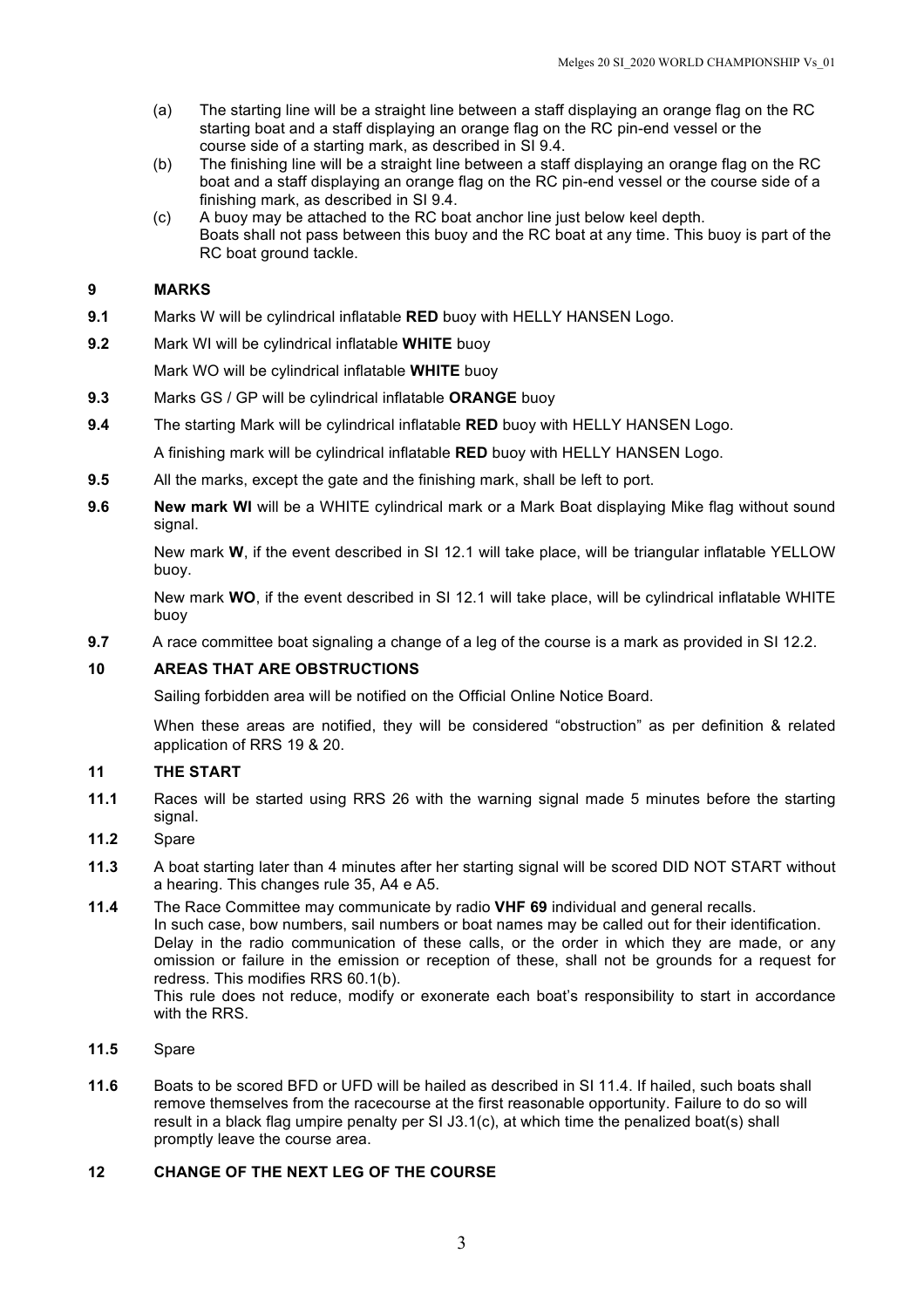**12.1** To change the next leg of the course, the race committee will lay new marks as per 9.6 (or move the gate and/or the finishing line) and remove the original mark as soon as practicable. Offset mark will be re-located.

Any change to the position of the gate or the finish line will be signaled at mark W or WO. That change is in effect from the last windward mark to the gate or the finish. This does not change the obligation to leave mark WI to port.

If the Race Committee decides to change the position of the leeward marks (gate), the original gate marks will be relocated. If the Leeward mark is to be only one mark, this mark shall be left to port; this mark is not considered a gate and RRS 18.4 will apply.

When in a subsequent change a new mark is replaced, it will be replaced by an original mark.

- **12.2** Except at a gate, boats shall pass between the race committee boat signaling the change of the next leg and the nearby mark, leaving the mark to port and the race committee boat to starboard. This changes RRS 28.2.
- 12.3 Except at the gate, a race committee boat signaling a change of a leg of the course is a mark as provided in instruction 12.2 and RRS 18.4 will apply to that race committee boat and the nearby mark.
- 12.4 When at the gate a race committee boat is signaling a change of a leg of the course at the gate and there is only one leeward mark:
	- (a) if that RC boat is not displaying Mike flag, that race committee boat and the leeward mark are not a gate and RRS 18.4 will apply.
	- (b) if that RC boat is displaying Mike flag, that race committee boat and the leeward mark are a gate and RRS 18.4 will NOT apply.

This changes RRS 28.2.

#### **13 Spare**

#### **14 PENALTY SYSTEM**

**14.1** IM20CR I.3.1(a) is deleted and substituted with:

RRS 44.1 and 44.2 are changed as so the penalty shall be a One-turn penalty including one tack and one gybe.

#### **RRS 44.1 is changed to read:**

44.1 Taking a Penalty

(a) A boat may take a One-Turn Penalty when she may have broken a rule of Part 2 while racing and/or rule 31 and/or rule 42.

(b) However, if a boat caused injury or serious damage or gained a significant advantage in the race or series by her breach her penalty shall be to retire.

#### **RRS 44.2 is changed to read:**

44.2 One-Turn penalty

After getting well clear of other boats as soon after the incident as possible, a boat takes a One-Turn Penalty by promptly making the required turn in the same direction, including one tack and one gybe. However, unless the course is shortened to finish at the windward mark, penalties within the zone of the windward mark or penalties on the offset leg may be delayed and taken as soon as possible on the downwind leg. When a boat takes the penalty at or near the finishing line, she shall sail completely to the course side of the line before finishing.

**14.2** IM20CR C1.1(c) is deleted and substituted with:

RRS 42.3(c) is changed to allow the spinnaker sheet to be trimmed without restriction.

If the RC decide that there are conditions to introduce "free pumping", RC will display Oscar flag no later than the Warning Signal indicating that the jury/umpires will not penalize boats for infringements to RRS 42.2(a). Starting for this moment is allowed spinnaker and other sails free pumping when the spinnaker is properly set.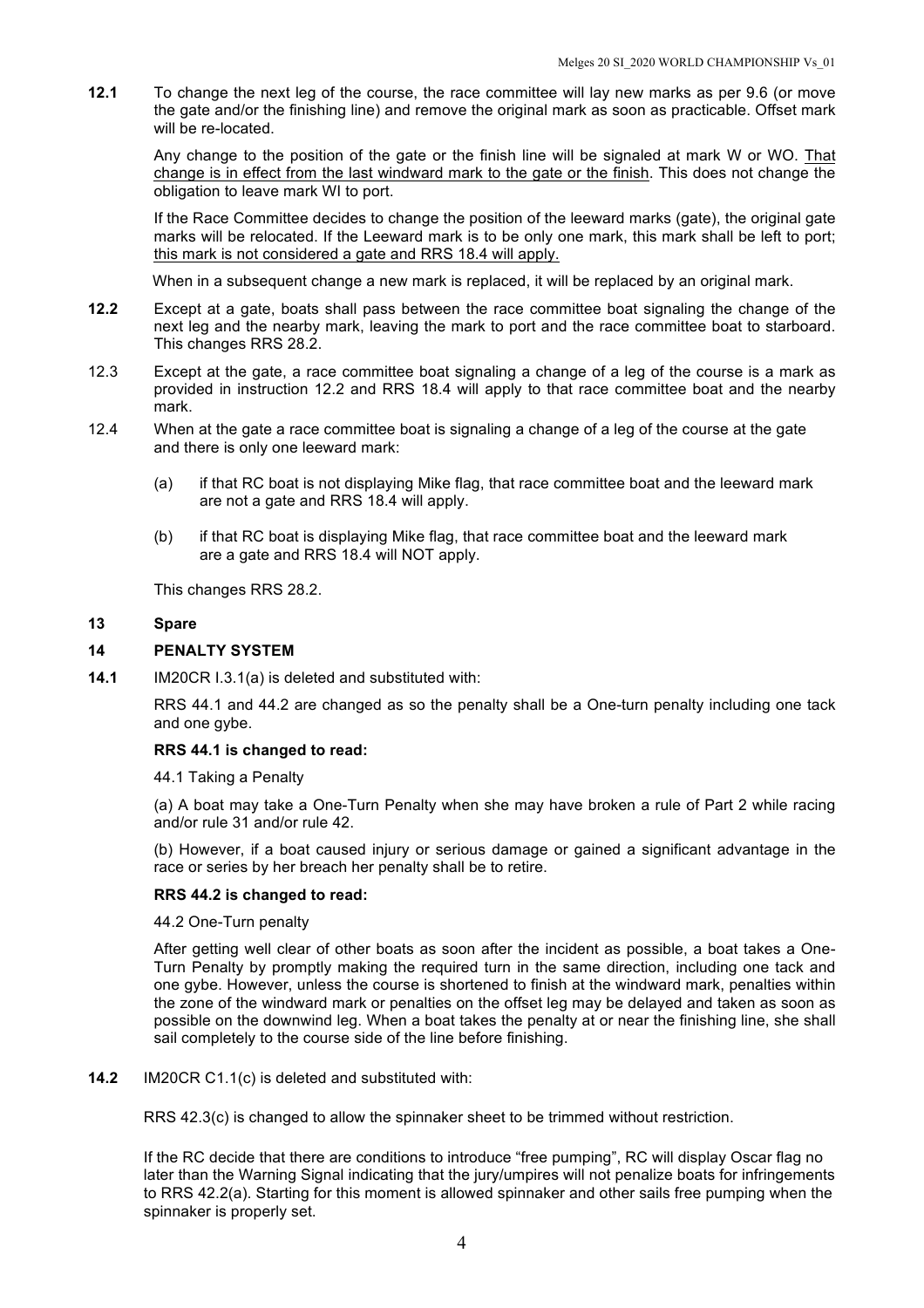If the RC decide that there are conditions to introduce "free pumping" after the starting signal, the RC may display Oscar flag with repetitive sounds at a mark to signal to a boat that the jury/umpires will not penalize for RRS 42.2(a) when the spinnaker is properly set and after she has passed the mark.

If the RC decides that there are no more conditions to introduce "free pumping" after Oscar flag was displayed, the RC may display flag Romeo with repetitive sounds at a mark to signal to a boat that this sailing instruction no longer applies after she has passed the mark.

## **15 TIME LIMITS AND TARGET TIMES**

## **15.1** Time limits and target time are as follows:

| Class     | <b>Target Time</b> | Time limit | <b>Time Limit for Mark 1</b> |
|-----------|--------------------|------------|------------------------------|
| Melges 20 | 60'                | 90'        | 25'                          |

If no boat has passed Mark 1 within the Mark 1 time limit the race will be abandoned. Failure to meet the target time will not be grounds for redress. This change RRS 60,1(b).

**15.2** The boats not finishing within 15' from the finish of the first boat, will be scored Did Not Finish without a hearing. This change RRS 35, A4 and A5.

## **16 PROTESTS AND REQUESTS FOR REDRESS**

- **16.1** The arbitration hearings and the formal hearings will be held under SI 16.8
- **16.2** (a) In accordance with NoR 2.4, fleet races will be umpired.
	- (b) The Jury may take decision after racing if the incident afloat was unseen.
	- (c) Protest forms are available at the race office. Protests and requests for redress or reopening shall be delivered there within the appropriate time limit.
	- (d) The protest time limit is 60 minutes after the last boat has finished the last race of the day or the race committee signals no more racing today, whichever is later.
- **16.3** Notices will be posted no later than 30 minutes after the protest time limit to inform competitors of hearings in which they are parties or named as witnesses.

Hearings will be held in the protest room, located nearby the Regatta Village

- **16.4** Notices of protests by the race committee or protest committee will be posted to inform boats under RRS 61.1(b).
- **16.5** (a)Breaches of S.I. 18, 19, 21, 23, 24, 25, 26 will not be grounds for a protest by a boat. This changes RRS 60.1(a). Penalties for these breaches may be less than disqualification if the protest committee so decides.

(b)Penalties as per SI 16.5(a) will be percentage based on the total number of boats in the fleet. Percentage will be between 10% and 30% and will be governed by RRS 44.3(c)

(c) The Protest Committee may impose penalties as described in SI 16.5(b), for breaches of Class Rules or other rules.

(d) If the Protest Committee decides that a breach of a *rule* has had no significant effect on the outcome of the race, it may impose a penalty or make any other arrangement it decides is fair for all boats affected, which may be to impose no penalty.

This change RRS 64.1.

- **16.6** On the last scheduled racing day a request for reopening a hearing shall be delivered
	- (a) within the protest time limit if the requesting party was informed of the decision on the previous day;
	- (b) no later than 5 minutes after the requesting party was informed of the decision on that day.

This changes RRS 66.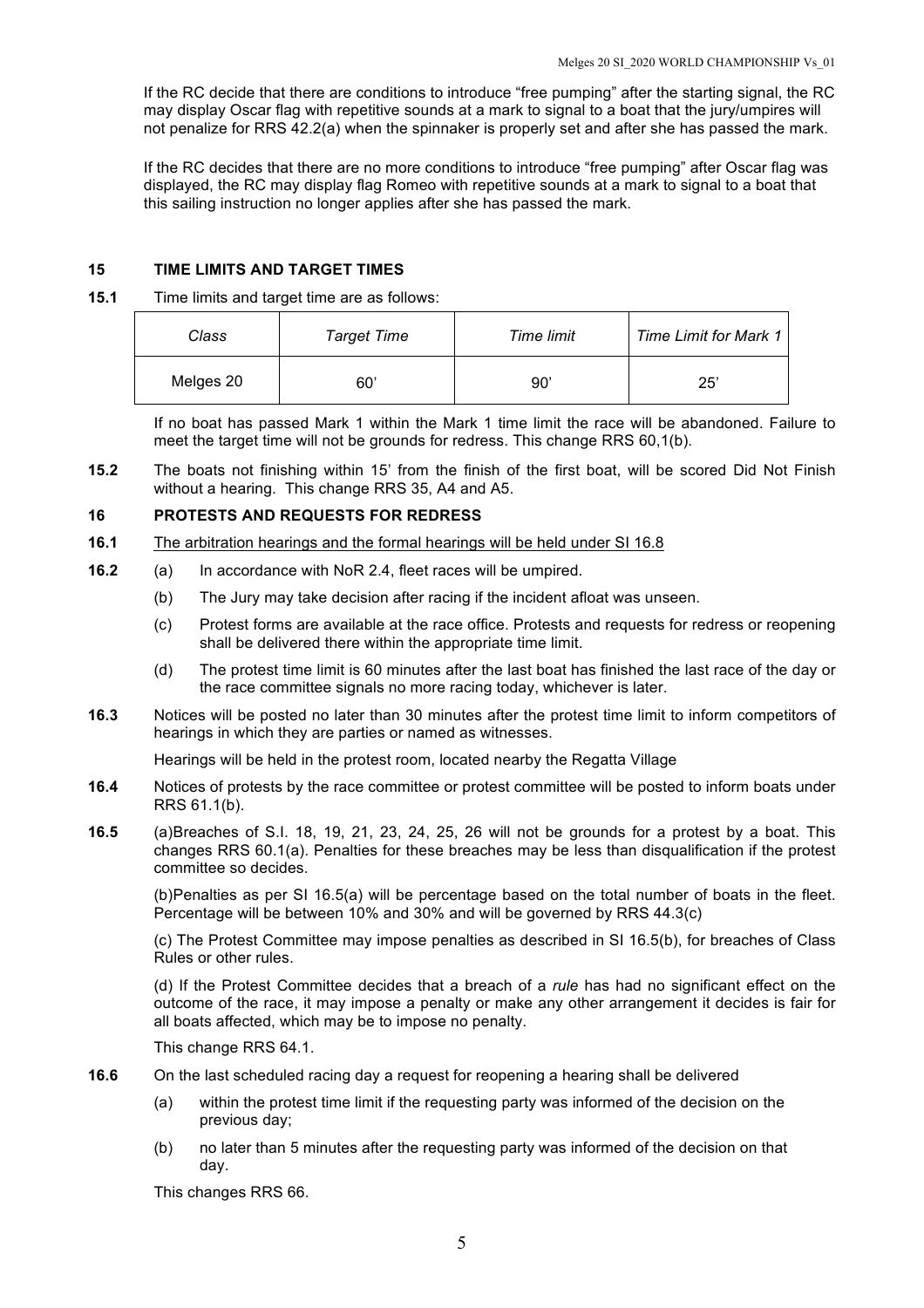- **16.7** On the last scheduled day of racing a request for redress based on a protest committee decision shall be delivered no later than 5 minutes after the decision was posted. This changes RRS 62.2.
- **16.8 Arbitration system.** Before the beginning of any hearing, the parties of a protest shall participate in an arbitration hearing with the judge in charge of this subject. The penalized party, by accepting the opinion of the arbitrator, will get 20% penalty (except that for gaining an advantage by breaking a rule, the penalty will be 30%). The arbitrator is allowed to consider arbitration system improper for the case and refer the matter to a formal hearing.

During the arbitration hearing witnesses are not allowed except for the Judges that have signaled a blue flag as per SI 16.10.

The Protest Committee is allowed to accept such penalties before the beginning of a formal hearing.

The arbitration system procedure can be held (shall be during the last day of races) on the Jury rib during the coming back and on the dock.

- **16.9 (a)** When a boat breaks Class Rules C2.1(b) -Principal Helmsperson-, C2.4 Positioning and C9.4 -Retracting Bowsprit-, may be penalized on the water by an umpire displaying a red flag with one sound signal. The umpire will identify such a boat by hailing or pointing to her. The penalized boat shall take a penalty in accordance to SI 14.1.
	- **(b)** Helmsperson

When, while a boat is racing, the umpires observe any crew member other than the 'Principal' steering the boat, they may penalize that boat in accordance with SI 16.9(a) and J4.1(g).

Aiding steering the boat in a situation where it is reasonable to expect a collision or injury might occur will not be penalized if a boat does not come out in a better position than it would have done otherwise.

However if the umpires observe a crew member aiding steering, and they are not yet certain as to whether this is an infringement, they will signal a warning by displaying a yellow flag and pointing conspicuously to the boat concerned. Only one warning will be made for an incident.

- **16.10** In addition to SI J2.2, a boat that protests as provided in SI J2.1 and J2.4 is only entitled to a hearing if the umpires acknowledge her protest by displaying a "Blue" flag, or there is no signal from the umpires and no penalty is taken by the protested boat.
- **16.11** Umpire signals:
	- (a) a blue flag with one long sound signal means 'The umpires do not have the facts required to make a decision',
	- (b) a yellow flag with one long sound means 'A boat is under observation for Class Rule C2.1(b).
- **16.12** RRS 67 is deleted and substituted with:
	- (a) Protest committee, International Jury or Appeal Jury shall make their decision based exclusively on *The Racing Rules of Sailing*. Any issue of liability or claim for damages arising from an incident while a boat is bound by *The Racing Rules of Sailing* or by the IRPCAS shall not be dealt with.
	- (b) A boat that takes a penalty or retires does not thereby admit liability or that she has broken a *rule*.

## **17 SCORING**

- **17.1** The scoring system will be the Low Point scoring system.
- **17.2** One (1) race is needed for the regatta to be scored as a single event.
- **17.3** (a) When fewer than 6 races have been completed, a boat's series score will be the total of her race scores.

(b) When 6 or more races have been completed, a boat's series score will be the total of her race scores excluding her worst score.

## **18 SAFETY REGULATIONS**

18.1 A boat that retires from a race shall notify the race committee as soon as possible.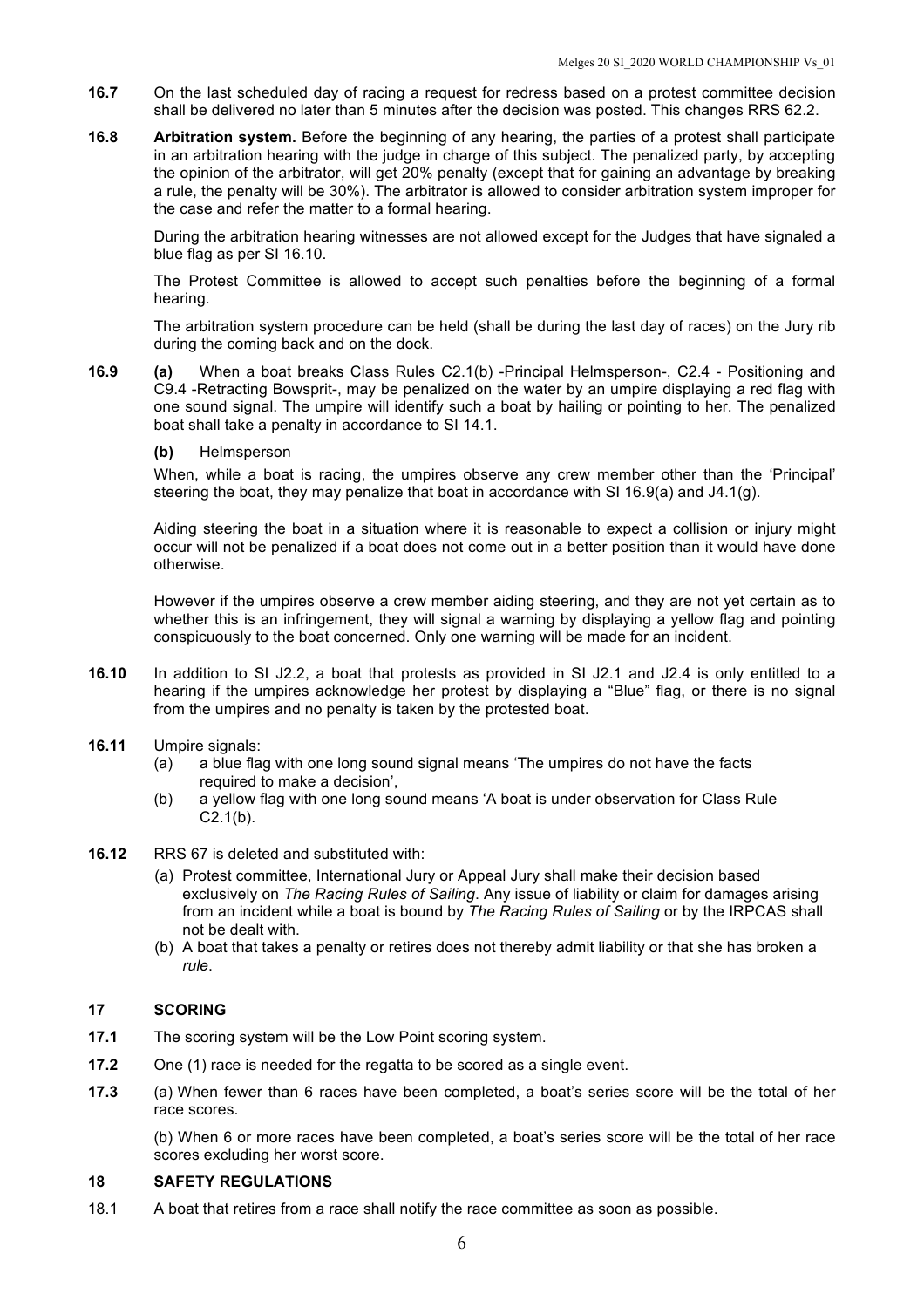- 18.2 Boats not leaving the harbor for the races of the day (DNC) shall inform the race office as soon as possible.
- 18.3 Boats not starting or retiring from a race (DNS, DNF) shall inform the race office or the race committee as soon as possible.
- 18.4 All boats shall return only to their allocated moorings.

#### **19 REPLACEMENT OF CREW OR EQUIPMENT**

- **19.1** Substitution of competitors will not be allowed without prior written approval of the Race Committee
- **19.2** Substitution of damaged or lost equipment will not be allowed unless approved by the Race Committee. Requests for substitution shall be made to the committee at the first reasonable opportunity.

#### **20 EQUIPMENT AND MEASUREMENT CHECKS**

A boat or equipment may be inspected at any time for compliance with the class rules and sailing instructions. On the water, a boat can be instructed by a race committee equipment inspector or measurer to proceed immediately to a designated area for inspection.

## **21 EVENT ADVERTISING**

Boats shall display event advertising supplied by the organizing authority as per Appendix 1 of Notice of Race.

#### **22 OFFICIAL BOATS**

The official boats will be identified by displaying flags as follows:

| Race Committee Boat | Yacht Club flag       |
|---------------------|-----------------------|
| Measurer Boat       | White flag with a "M" |
| Media Boat          | Flag with a "P"       |

#### **23 SUPPORT BOATS**

- **23.1** Refer to IM20CR I.4
- **23.2** Support boat will be identified by displaying a flag as provided by the OA.

#### **24 TRASH DISPOSAL**

Trash shall remain onboard until the end of the last race of the day but to throw the trash on the water will be considered a breach even between races.

#### **25 HAUL-OUT RESTRICTIONS**

Keelboats shall not be hauled out during the regatta except with and according to the terms of prior written permission of the race committee.

#### **26 RADIO COMMUNICATION**

Except in an emergency, a boat shall neither make radio transmissions while racing nor receive radio communications not available to all boats. This restriction also applies to mobile telephones.

#### **28 PRIZES**

Prices will be given as per Notice of Race.

#### **29 DISCLAIMER OF LIABILITY**

Competitors participate in the regatta entirely at their own risk. See rule 4, Decision to Race. The organizing authority will not accept any liability for material damage or personal injury or death sustained in conjunction with or prior to, during, or after the regatta.

#### **28 MEDIA, IMAGES and SOUND**

- (a) The OA may require media personnel, equipment and electronic devices to be carried on board at any time.
- (b) The position of these personnel and equipment will be determined by the RC and may be advised verbally.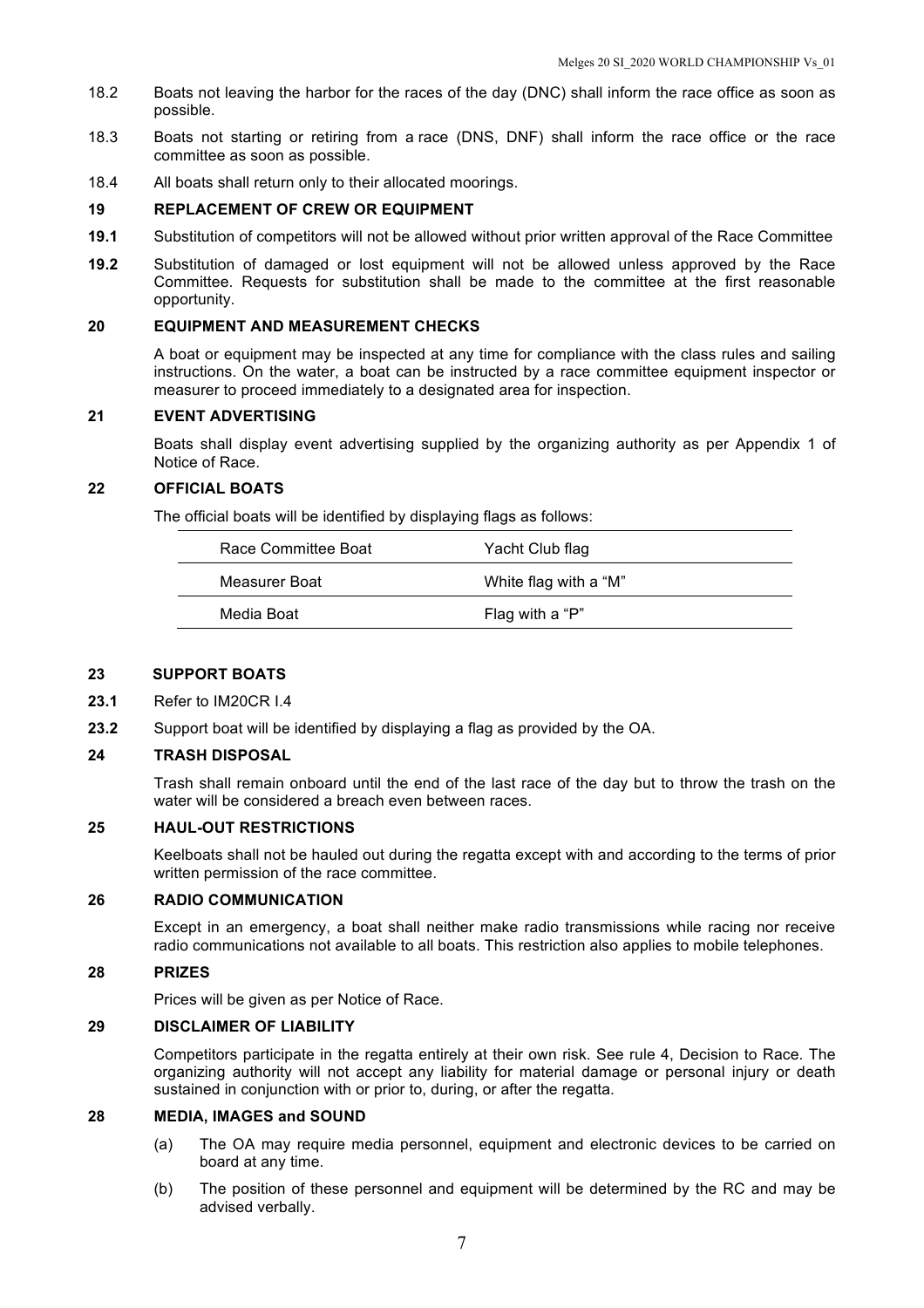(c) The OA shall have the right to use any image, sound recorded and navigation data.

## **30 SUPPLEMENTARY INSTRUCTIONS "J"**

These sailing instructions change the definition Proper Course, and rules 20, 28.2, 44, 60, 61, 62, 63, 64.1, 65, 66, 70.

## **J1 CHANGES TO RACING RULES**

*Additional changes to rules are made in instructions J2, J3, J4, and J5.*

## **J1.1 Changes to the Definitions and the Rules of Part 2 and Part 4**

- (a) Add to the definition Proper Course: 'A boat taking a penalty or manoeuvring to take a penalty is not sailing a *proper course*.'
- (b) When RRS 20 applies, the following arm signals are required in addition to the hails:
	- (1) for 'Room to tack', repeatedly and clearly pointing to windward; and
	- (2) for 'You tack', repeatedly and clearly pointing at the other boat and waving the arm to windward.

## **J1.2 Changes to Rules Involving Protests, Requests for Redress, Penalties and Exoneration**

- (a) The first sentence of rule 44.1 is replaced with: 'A boat may take a One-Turn Penalty in accordance with rule 44.2 when, in an incident while *racing*, she may have broken one or more of the rules of Part 2 (except rule 14 when she has caused damage or injury) and/or rule 31 or rule 42.'
- (b) Spare.
- (c) Rule 60.1 is replaced with 'A boat may protest another boat or request redress provided she complies with instructions J2.1 and J2.4.'
- (d) The third sentence of rule 61.1(a) and all of rule 61.1(a)(2) are deleted.
- (e) Rules 62.1(a), (b) and (d) are deleted. In a race where these SIs apply, there shall be no scoring adjustments for redress given under any of these rules for a previous race.
- (f) Rule 64.1(a) is changed so that the provision for exonerating a boat may be applied by the umpires without a hearing, and it takes precedence over any conflicting instruction of these SIs.
- (g) Rules P1 to P4 shall not apply.

## **J2 PROTESTS AND REQUESTS FOR REDRESS BY BOATS**

- **J2.1** While racing, a boat may protest another boat under a rule of Part 2 (except rule 14) or under rule 31 or 42; however, a boat may only protest under a rule of Part 2 for an incident in which she was involved. To do so she shall hail 'Protest' and conspicuously display YELLOW flag at the first reasonable opportunity for each. She shall remove the flag before, or at the first reasonable opportunity after a boat involved in the incident has taken a penalty voluntarily or after an umpire's decision, or after the incident.
- **J2.2** A boat that protests as provided in instruction J2.1 is only entitled to a hearing if the umpires acknowledge her protest by displaying a "Blue" flag, or there is no signal from the umpires and no penalty is taken by the protested boat. Instead, a boat involved in the incident may acknowledge breaking a rule by taking a One-Turn Penalty in accordance with SI 14.1. An umpire may penalize any boat that broke a rule and was not exonerated, unless the boat took a voluntary penalty.
- **J2.3** At the finishing line, the race committee will inform the competitors about each boat's finishing place. After this has been done, the race committee will promptly display flag B with one sound. Flag B will be displayed for at least two minutes and then removed with one sound. If the race committee changes the scoring information provided at the finishing line while flag B is displayed, it will display flag L with one sound. Flag B will continue to be displayed for at least two minutes after any changes are made.
- **J2.4** A boat intending to
	- (a) protest another boat under a rule other than instruction J3.2 or rule 28, or a rule listed in instruction J2.1,
	- (b) protest another boat under rule 14 if there was contact that caused damage or injury, or
	- (c) request redress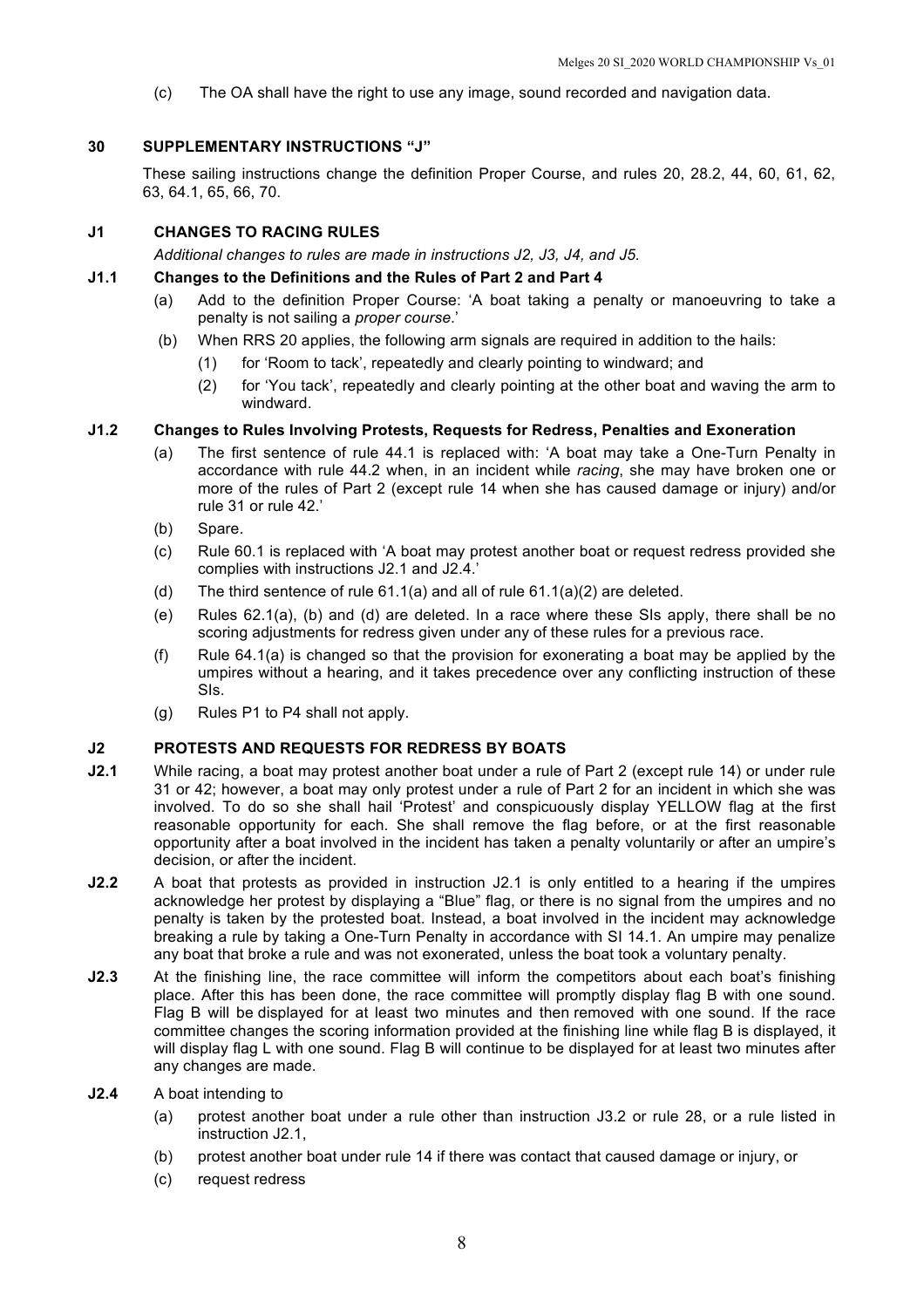shall hail or contact by VHF the race committee before or during the display of flag B. The same time limit applies to protests under instruction J5.5. The protest committee may extend the time limit if there is good reason to do so.

**J2.5** The race committee will promptly inform the protest committee about any protests or requests for redress made under instruction J2.4.

## **J3 UMPIRE SIGNALS AND IMPOSED PENALTIES**

- **J3.1** An umpire will signal a decision as follows:
	- (a) A green and white flag with one long sound means 'No penalty.'
	- (b) A red flag with one long sound means 'A penalty is imposed or remains outstanding.' The umpire will hail or signal to identify each such boat.
	- (c) A black flag with one long sound means 'A boat is disqualified.' The umpire will hail or signal to identify the boat disqualified.
- **J3.2** (a) A boat penalized under instruction J3.1(b) shall take a One-Turn Penalty in accordance with SI 14.1.
	- (b) A boat disqualified under instruction J3.1(c) shall promptly leave the course area.

## **J4 PENALTIES AND PROTESTS INITIATED BY AN UMPIRE; ROUNDING OR PASSING MARKS**

## **J4.1** When a boat

- (a) breaks rule 31 and does not take a penalty,
- (b) breaks rule 42,
- (c) gains an advantage despite taking a penalty,
- (d) deliberately breaks a rule,
- (e) commits a breach of sportsmanship, or
- (f) fails to comply with instruction  $J3.2$  or to take a penalty when required to do so by an umpire,
- (g) breaks Class Rules C2.1(b) -Principal Helmsperson-C2.4 Positioning and C9.4 -Retracting Bowsprit-,

an umpire may penalize her without a protest by another boat. The umpire may impose one or more One-Turn Penalties to be taken in accordance with SI 14.1, each signalled in accordance with instruction J3.1(b), or disqualify her under instruction J3.1(c), or report the incident to the protest committee for further action. If a boat is penalized under instruction J4.1(f) for not taking a penalty or taking a penalty incorrectly, the original penalty is cancelled.

- **J4.2** The last sentence of rule 28.2 is changed to 'She may correct any errors to comply with this rule, provided she has not rounded the next *mark* or *finished*.' A boat that does not correct any such error may be disqualified under instruction J3.1(c).
- **J4.3** An umpire who decides, based on his own observation or a report received from any source, that a boat may have broken a rule, other than instruction J3.2 or a rule listed in instruction J2.1, may inform the protest committee for its action under rule 60.3. However, he will not inform the protest committee of an alleged breach of rule 14 unless there is damage or injury.

#### **J5 PROTESTS; REQUESTS FOR REDRESS OR REOPENING; APPEALS; OTHER PROCEEDINGS**

- **J5.1** No proceedings of any kind may be taken in relation to any action or non-action by an umpire.
- **J5.2** (a) A boat may not base an appeal on an alleged improper action, omission or decision of the umpires.
	- (b) When an International Jury is appointed in accordance with RRS Appendix N, a party to a hearing may not base an appeal on the decision of the protest committee. In rule 66 the third sentence is changed to 'A *party* to the hearing may not ask for a reopening.'
- **J5.3** (a) Protests and requests for redress need to be in writing.
	- (b) The protest committee may take evidence and conduct the hearing in any way it considers appropriate and may communicate its decision orally.
	- (c) If the protest committee decides that a breach of a rule has had no effect on the outcome of the race, it may impose a penalty of points or fraction of points or make another arrangement it decides is equitable, which may be to impose no penalty.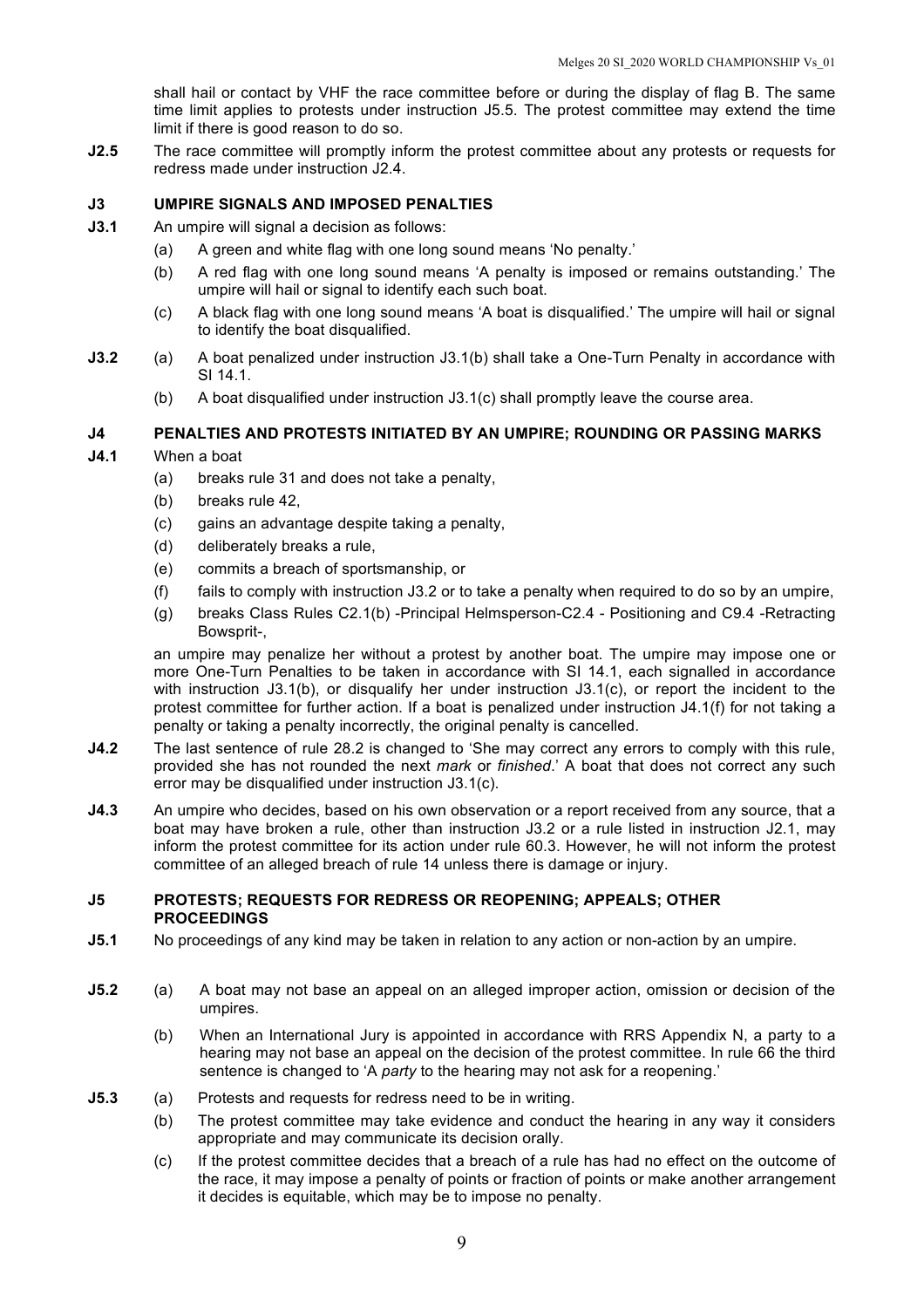- (d) If the protest committee penalizes a boat in accordance with instruction J5.3 or if a standard penalty is applied, all other boats will be informed about the change of the penalized boat's score.
- **J5.4** The race committee will not protest a boat, except when a boat is not sailing the course in accordance with RRS 28 and the umpires did not black flag the boat in question in accordance with SI J4.2.
- **J5.5** The protest committee may protest a boat under rule 60.3. However, it will not protest a boat for breaking instruction J3.2, a rule listed in instruction J2.1, or rule 14 unless there is damage or injury.

#### **The Race Committee**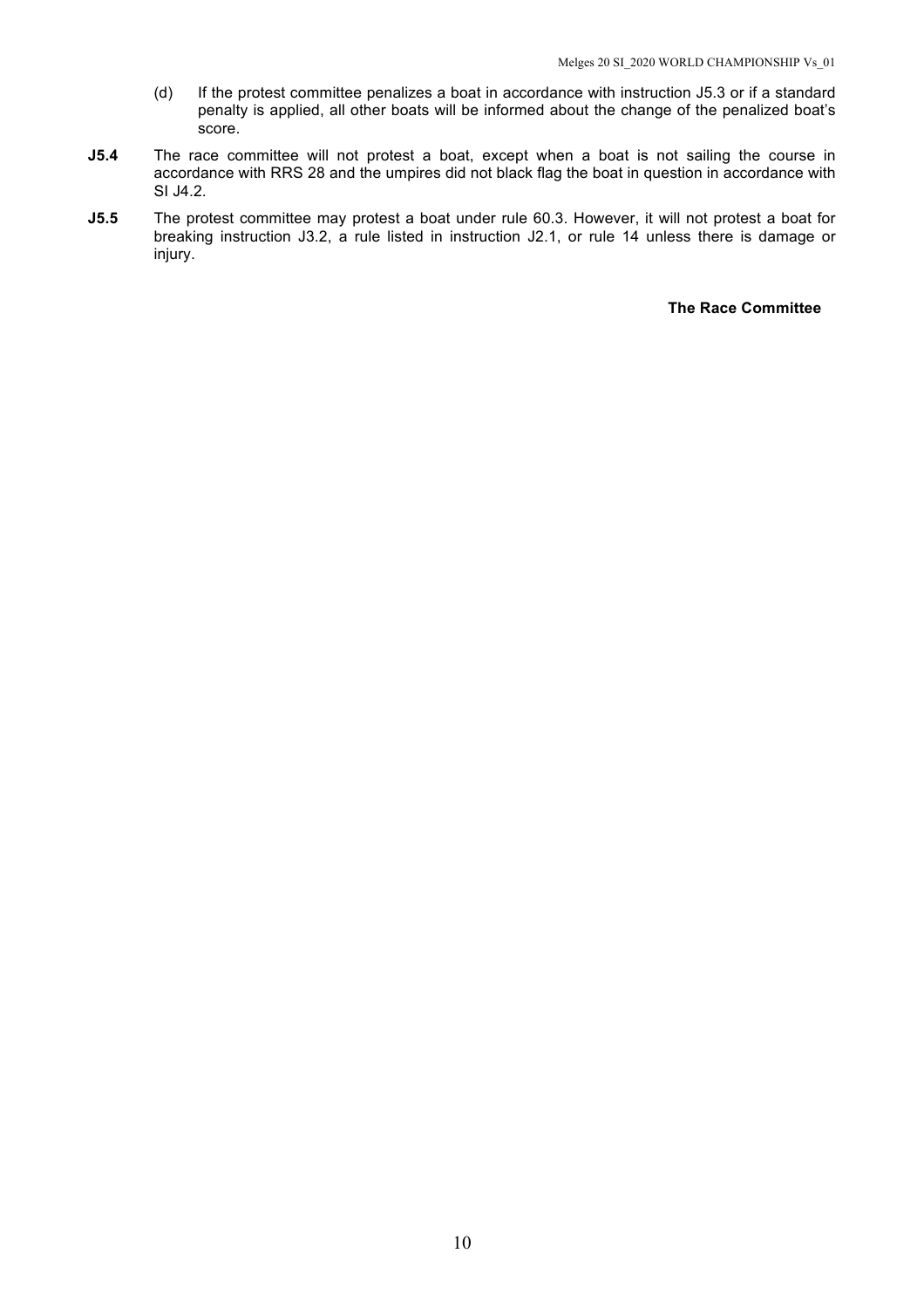# **Appendix A**

SCHEMATIC DRAWING OF THE COURSE. THE DISTANCES AND MARK POSITIONS ARE NOT IN SCALE.

# **COURSE 1**



Start - W - WO - Gate - W - WO - Finish (Downwind).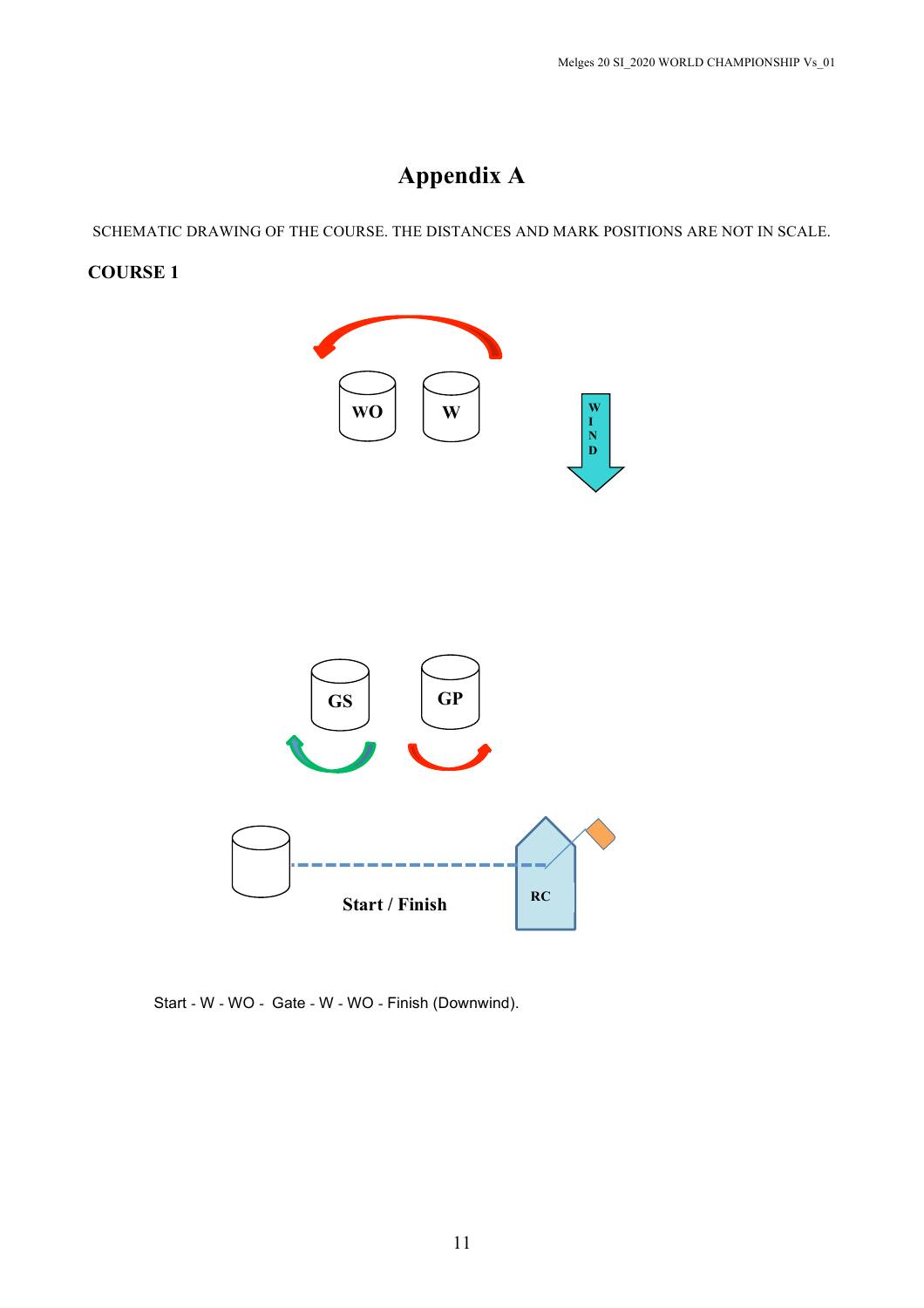# **COURSE 2**



Start - WI - W - WI - Gate - WI - W - WI - Finish (Downwind).

The Race Committee will lay Mark W approximately 6 boat lengths to windward of Mark WI. Boats shall pass in order Marks WI, W and then WI to port before proceeding to the Gate. In the event of a change of course under RRS 33, **New mark WI** will be a Mark Boat displaying Mike flag without sound signal OR a WHITE buoy (change Race Signal "M").